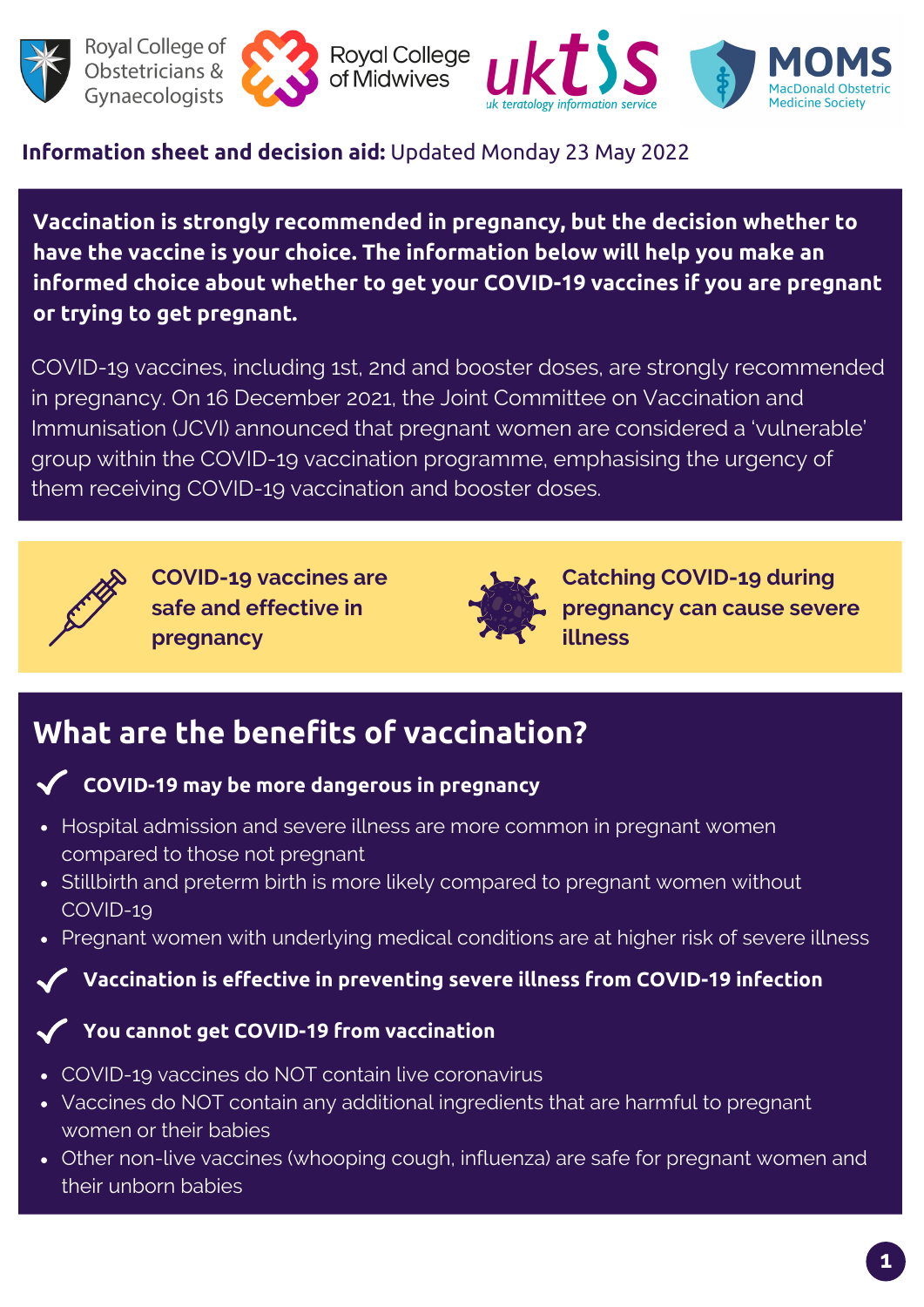## **What are the risks of vaccination?**

## **There are no known risks of COVID-19 vaccination in pregnancy**

- COVID-19 vaccines have been given to large numbers of people to ensure they meet stringent standards of effectiveness and safety
- Data from the UK and the USA, where in total nearly 350,000 pregnant women have had a COVID-19 vaccine (mostly Pfizer/BioNTech or Moderna/Spikevax) have not found any adverse effects of vaccination on pregnancies
- There has not been any evidence to suggest safety concerns with COVID-19 vaccination in pregnancy so far

## **Side-effects from the vaccine are common, and usually mild. These do not affect pregnancy, but may include:**

- injection site reactions (sore arm)
- fatigue
- headache
- muscle pain
- fever, chills
- joint pain

 $\bm{\times}$  Extremely rare but serious side-effects involving thrombosis (blood clots) have been reported for the AstraZeneca vaccine, but this does not seem to be more likely in pregnant than in non-pregnant people. The Pfizer or Moderna vaccines should be offered to pregnant women where available as most of the safety monitoring data in pregnancy from the United States and the UK relates to these two vaccines.



You may wish to discuss COVID-19 vaccination in more detail with your doctor or midwife



If you decide to have a COVID-19 vaccine, please tell the vaccination team that you are pregnant so that this can be recorded



**Scan here to stay updated with the latest version of the information sheet and decision aid**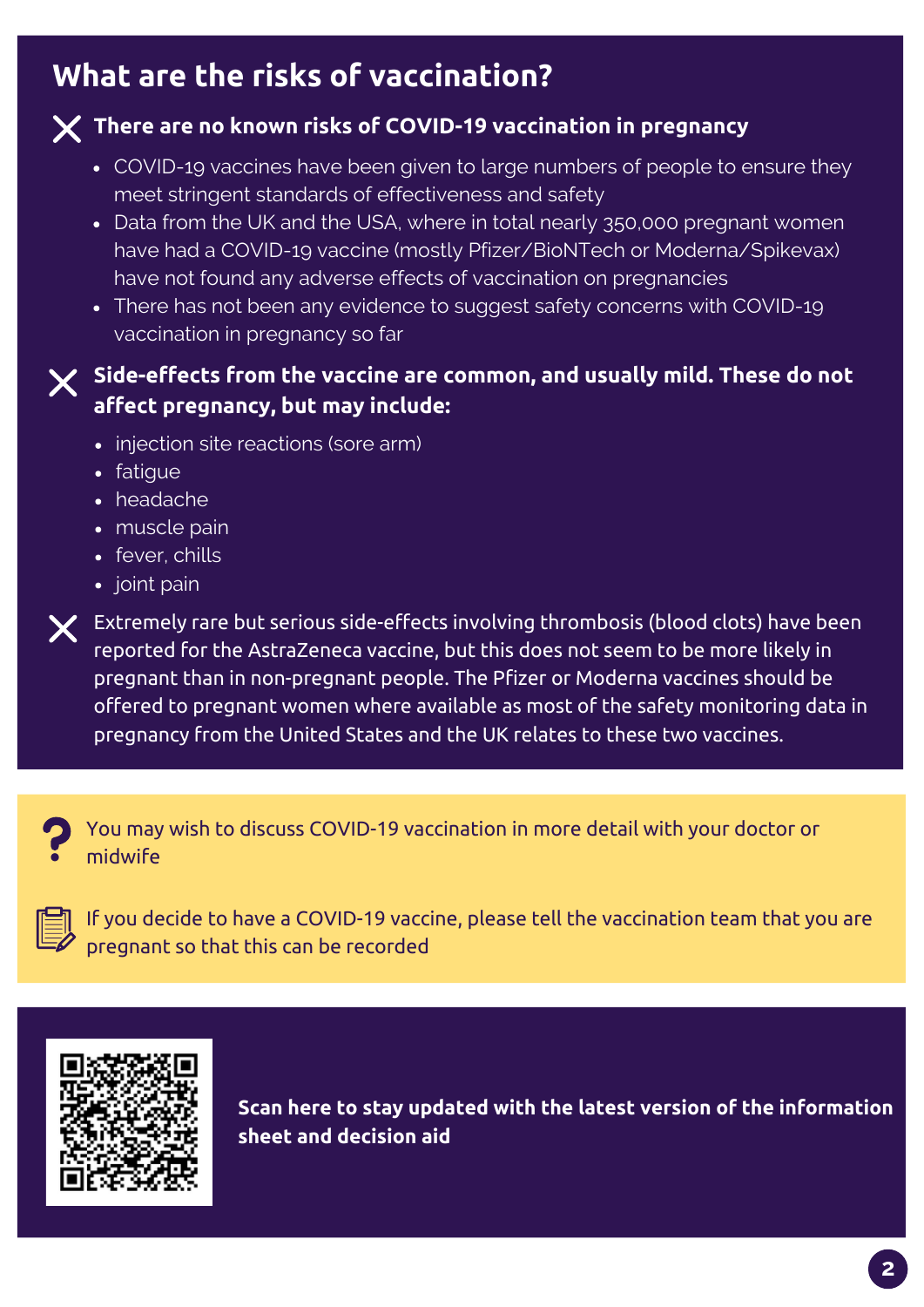





# **How to decide: COVID-19 vaccination advice for women who are, or may be, pregnant**

This leaflet is designed to help you make an informed choice about whether to have the COVID-19 vaccine in pregnancy. We know that catching COVID-19 during pregnancy can cause severe illness in a pregnant woman, which is why COVID-19 vaccination in pregnancy is so strongly recommended. There is considerable emerging evidence on the safety of COVID-19 vaccines in pregnancy, and no evidence that the vaccines can cause harm to you or your baby.

## **What should I do to help me decide?**

- Make sure you know as much as you can about the vaccine and the risks of COVID-19 in pregnancy. You can ask your midwife, doctor or an immunisation nurse for information
- Look up the information on the **UK Health [Security](https://www.gov.uk/government/organisations/uk-health-security-agency) Agency** (formerly Public Health England) or **[professional](http://www.rcog.org.uk/coronavirus-pregnancy)** websites. Available evidence on the safety of vaccines in pregnancy is published by **[UKTIS](https://www.medicinesinpregnancy.org/bumps/monographs/USE-OF-NON-LIVE-VACCINES-IN-PREGNANCY/)**
- Look at the information below and think about your risk of catching and becoming seriously unwell from COVID-19. Are you able to reduce your chance of being exposed to COVID-19?

## **What is known about COVID-19 in pregnancy?**

About two-thirds of women who test positive for COVID-19 in pregnancy have no symptoms at all. In the UK, data shows that approximately one in 100 pregnant women who have been admitted to hospital test positive for COVID-19 (although this will change during the stages of the pandemic). One in ten women admitted to hospital with COVID-19 require intensive care. Pregnant women have a higher chance of becoming seriously unwell with COVID-19. If you have COVID-19 in pregnancy, you are twice as likely to have a stillbirth, and it is twice as likely that your baby will be born prematurely, which can affect their long term-health. Having the vaccine makes it much less likely that hospital admission will be required - 96% of pregnant women admitted to hospital with symptomatic COVID-19 since 1 February 2021 had not received a vaccine.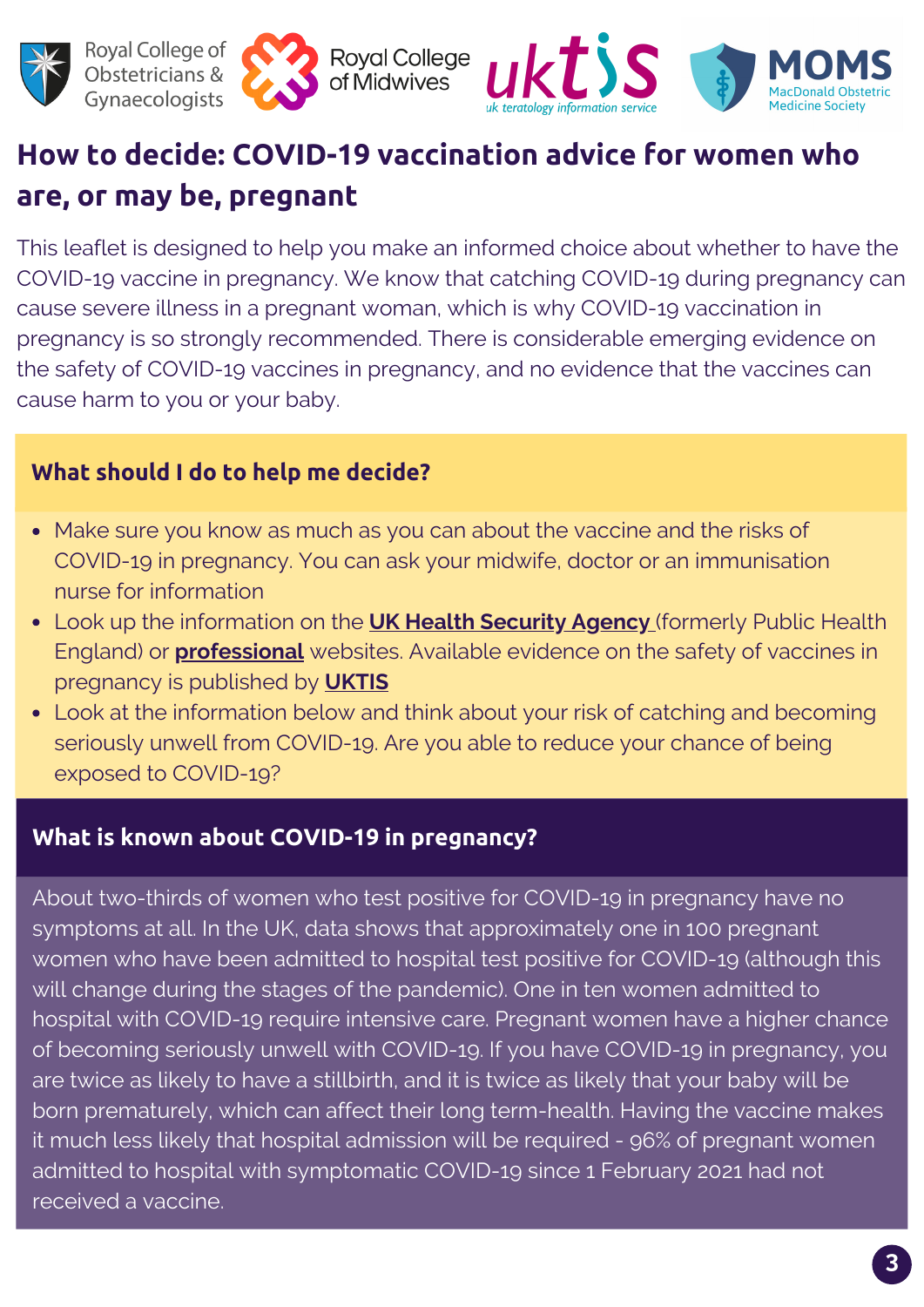### **What is known about the effects of COVID-19 vaccination in pregnant women?**

Data from the US and the UK, where nearly 350,000 pregnant women have had a COVID-19 vaccine, has not raised any safety concerns. The initial trials which showed that these vaccines are safe and effective did not include pregnant women – as often happens in clinical trials. This means there was limited information about the effects of COVID-19 vaccination in pregnant women at the start of the vaccination programme, but we have a lot more real-time data now.

As these are new vaccines, there are no studies yet on the long-term effects on babies born to women who had a COVID-19 vaccine during pregnancy. But as COVID-19 vaccines are not 'live' vaccines they cannot cause infection, and other nonlive vaccines have been given to women in pregnancy for many years without any safety concerns. Protective antibodies from COVID-19 vaccination can be passed from mother to baby through cord blood and breast milk, helping with the baby's immunity to COVID-19 as well.

Research from 16 studies in five countries, involving more than 185,000 people who are pregnant, shows that having the vaccine does not increase the risk of miscarriage, preterm birth, or stillbirth. Nor does it increase the risk of having a small-forgestational age baby, or the risk of congenital abnormalities.

COVID-19 vaccines do not contain ingredients that are known to be harmful to pregnant women or to a developing baby. Studies of the vaccines in animals to look at the effects on pregnancy have shown no evidence that the vaccine causes harm to the pregnancy or fertility. The COVID-19 vaccines that we are using in the UK are not 'live' vaccines and so cannot cause COVID-19 infection in you or your baby.

Pregnant women should be offered the Pfizer BioNTech or Moderna Spikevax vaccines, as most of the safety monitoring data from the US and UK relates to these two vaccines.

Pregnant women who have had one dose of AstraZeneca (before they became pregnant or earlier on in pregnancy), can have AstraZeneca for their second dose or one of the mRNA vaccines (Pfizer or Moderna). Evidence suggests that those who receive mixed schedules make a good immune response.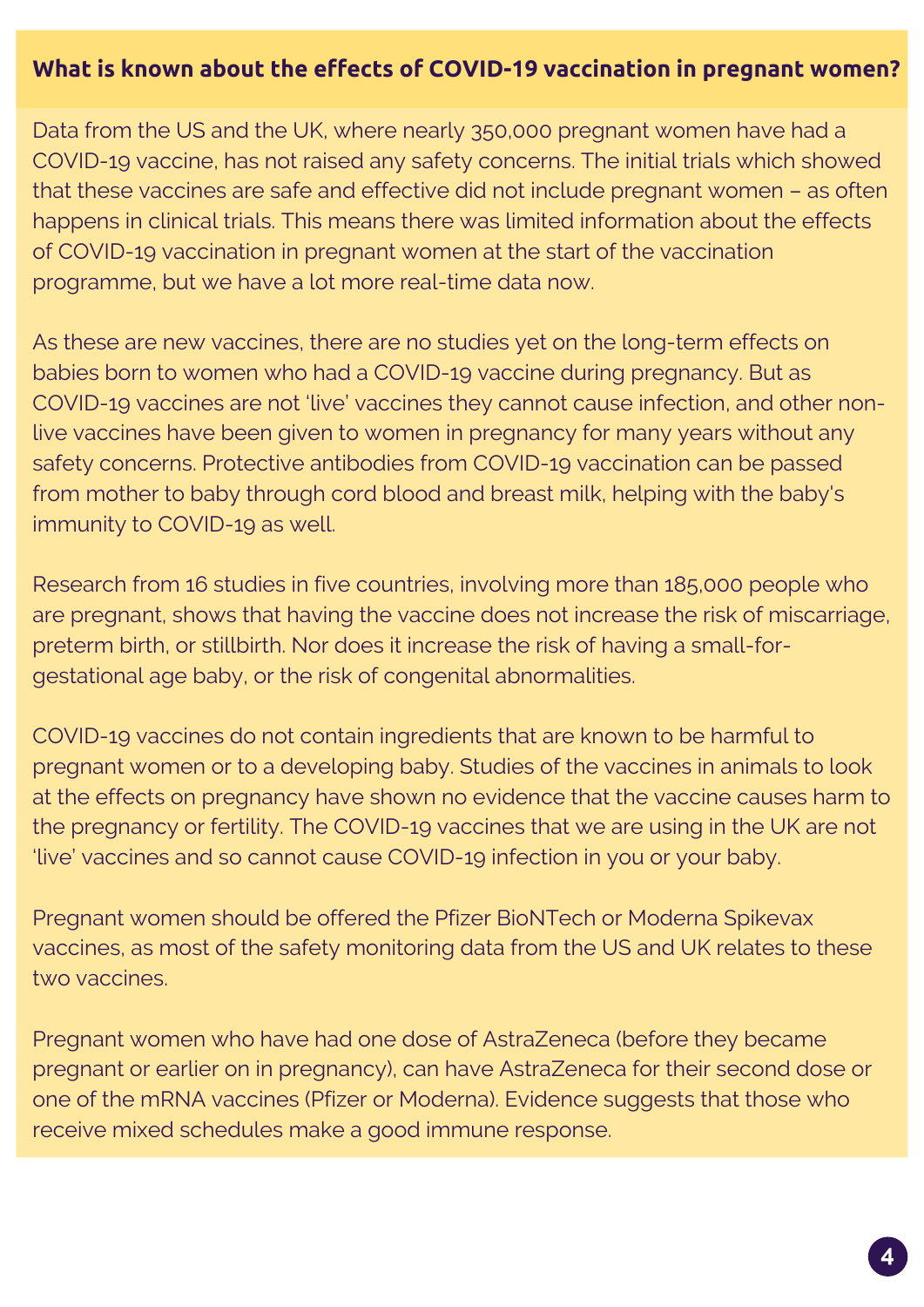## **Does it matter what stage of pregnancy I am in?**

The vaccine is considered to be safe and effective at any stage of pregnancy. There's no evidence that delaying until after the first 12 weeks is necessary.

One dose of COVID-19 vaccination gave you good protection against the original Alpha variant, but with the Delta variant of the virus, two doses are needed to give a good level of immunity. Second doses are given 8 weeks after the first dose. A booster (third dose) is recommended to provide the best protection against the Omicron variant.

### **Do pregnant women need a COVID-19 booster vaccine?**

COVID-19 booster vaccination is strongly recommended as it provides the best protection against the virus for pregnant women and their babies. Booster vaccines can be give 3 months (91 days) after your 2nd dose.

Pregnant women who have specific high-risk underlying medical conditions causing immunosuppression may be offered an additional 'spring booster' in 2022, 6 months from their last dose. If you are in this group it is particularly important to book your booster vaccine.

The JCVI also advised that people can have both the COVID-19 booster vaccine and the flu jab at the same time.